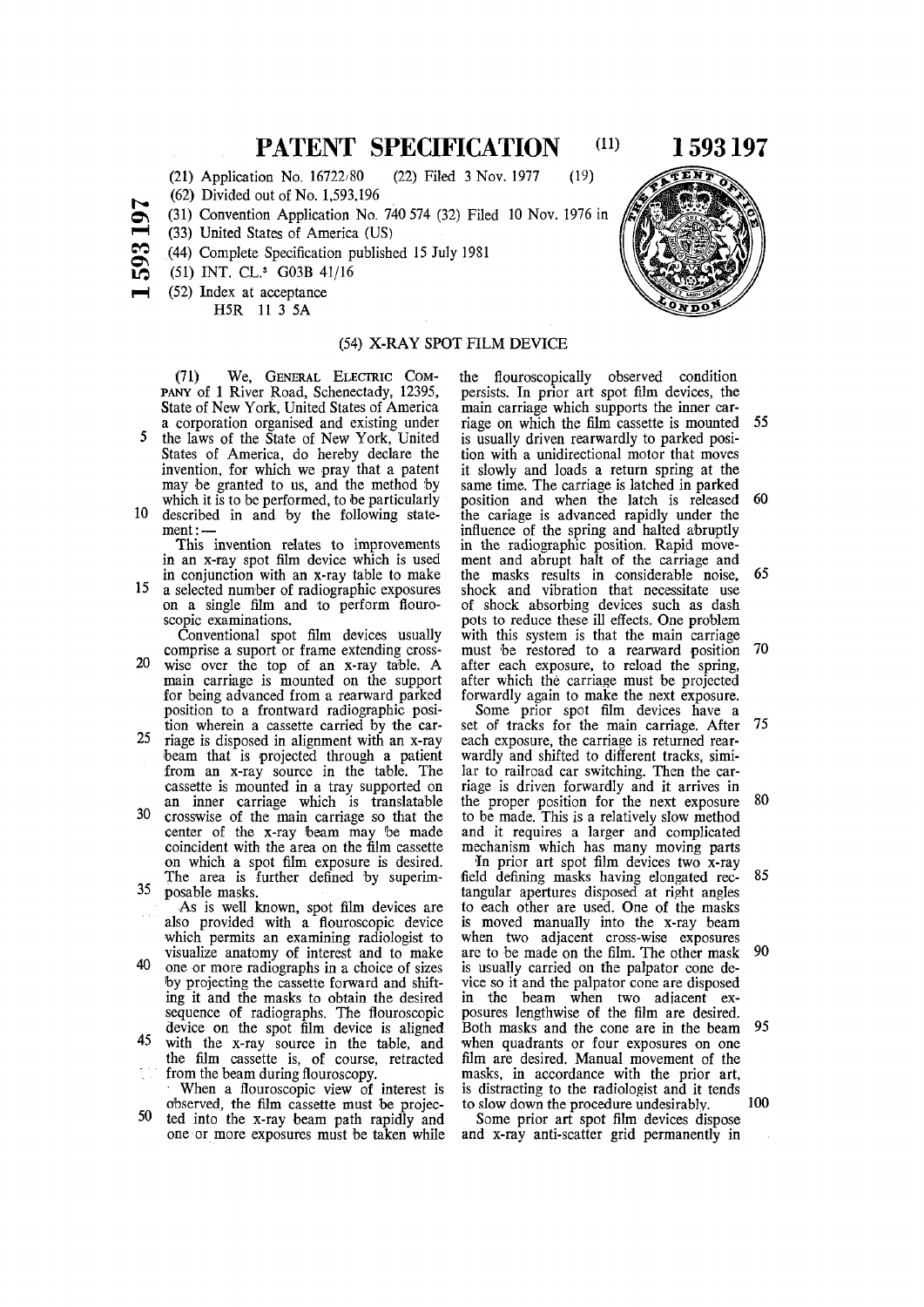the x-ray beam path. As is well known, a grid is comprised of a large number of lead strips disposed edgewise of the x-ray beam and in parallelism with each other

5 or at predetermined angles in focused grids. A grid permits passage of x-rays which emanate from the focal point of the source in a direct or straight line to the radiographic film or flouroscopic device. Rays

- 10 which are scattered by the equipment and by the intervening body being examined are intercepted by the lead strips and are largely prevented from reaching the film or flouroscopic device where they may cause
- 15 undesirable fogging of the image and poor sharpness.

Flouroscopic procedures are preferably conducted with a low ratio grid or no grid. Radiographic procedures, on the other hand,

- 20 are preferably conducted with a high ratio grid. In prior art apparatus where only one grid is available, a low ratio grid is usually installed since it can be used for flouroscopy and radiography even though sharp-
- 25 ness of the film image is not as good as it would be if a high ratio grid were used for radiography. The high ratio grid cannot be the sole grid used for radiography and flouroscopy since it would reduce image 30 intensity or brightness too much for flouro-
- scopy.

Another component of a spot film device to which consideration will be given is the palpator. The palpator comprises an

- 35 x-ray permeable cone which may be advanced into the x-ray beam path during flouroscopy. The cone may be brought down by moving the whole spot film device downwardly, to depress the patient so that
- 40 the movements of an x-ray opaque material which may have been ingested by the patient can be visualized on the flouroscopic device. On some occasions, the radiologist moves the spot film device laterally or front-
- 45 wardly and rearwardly while the cone is impressed in the patient's body. This requires the radiologist, after having moved the cone carriage forwardly as in prior art spot film devices, to lock the cone so it
- 50 will not slip on the spot film device while the device is being manually oscillated to effect palpation. The need for the radiologist to devote attention to moving the palpator manually and to locking and unlocking it
- 55 is also distracting and slows down the procedure.

The present invention provides, for use with a diagnostic x-ray table including a table body, an x-ray source in the body

- 60 and a table top for supporting an examination subject in the path of an x-ray beam from the source, a spot film device adapted to be located on a side of the table top remote from the source, said spot film
- 65 device comprising:

support means for extending crosswise of said table top,

cariage means mounted for translating on said support means between an inactive position and an active radiographic posi- 70 tion,

means on said carriage means for holding a cassette,

a generally planar first x-ray grid means mounted on said carriage means for being 75 interposed between said x-ray source and a cassette when said carriage means is advanced to the radiographic position,

a second x-ray grid means mounted for movement on said support means between 80 a retracted position and an advanced position where said second grid means may be used alone for flouroscopy or jointly with said first grid means for radiography,

means for accommodating a flouroscopic 85 device in alignment with the path of said beam from said x-ray source, and

means including reversible motor means and means operatively coupling said motor means to said second grid means for selec- 90 tively advancing said second grid means alone to perform flouroscopy or jointly with said carriage and said first grid means to perform radiography or alternatively maintaining said second grid means and 95 carriage in the retracted position to permit flouroscopy without any grid means in said x-ray beam path,

drive pulley means driven by said reversible motor means, 100

idler pulley means spaced from said drive pulley means,

stop means for limiting travel of said second grid means,

said means for coupling said motor means 105 to said second grid means comprising belt means running on said idler and drive pulley means, said belt means having opposite end portions connected to said second grid means and said belt means having an elas- 110 tic characteristic for enabling said belt means to yield and absorb shock and allow overtravel by said motor means when said second grid means is stopped abruptly by said stop means, and  $115$ 

means responding to said second grid means reaching a position near said stop means by reducing the electric power suplied to said motor means and by maintaining said reduced power for holding said grid 120 means against said stop means.

The present invention will be further described by way of example only, with reference to the accompanying drawings: —

FIGURE 1 is a perspective view of a 125 typical diagnostic x-ray table with the new spot film device installed;

FIGURE 2 is a plan view of the spot film device shown in the preceding figure from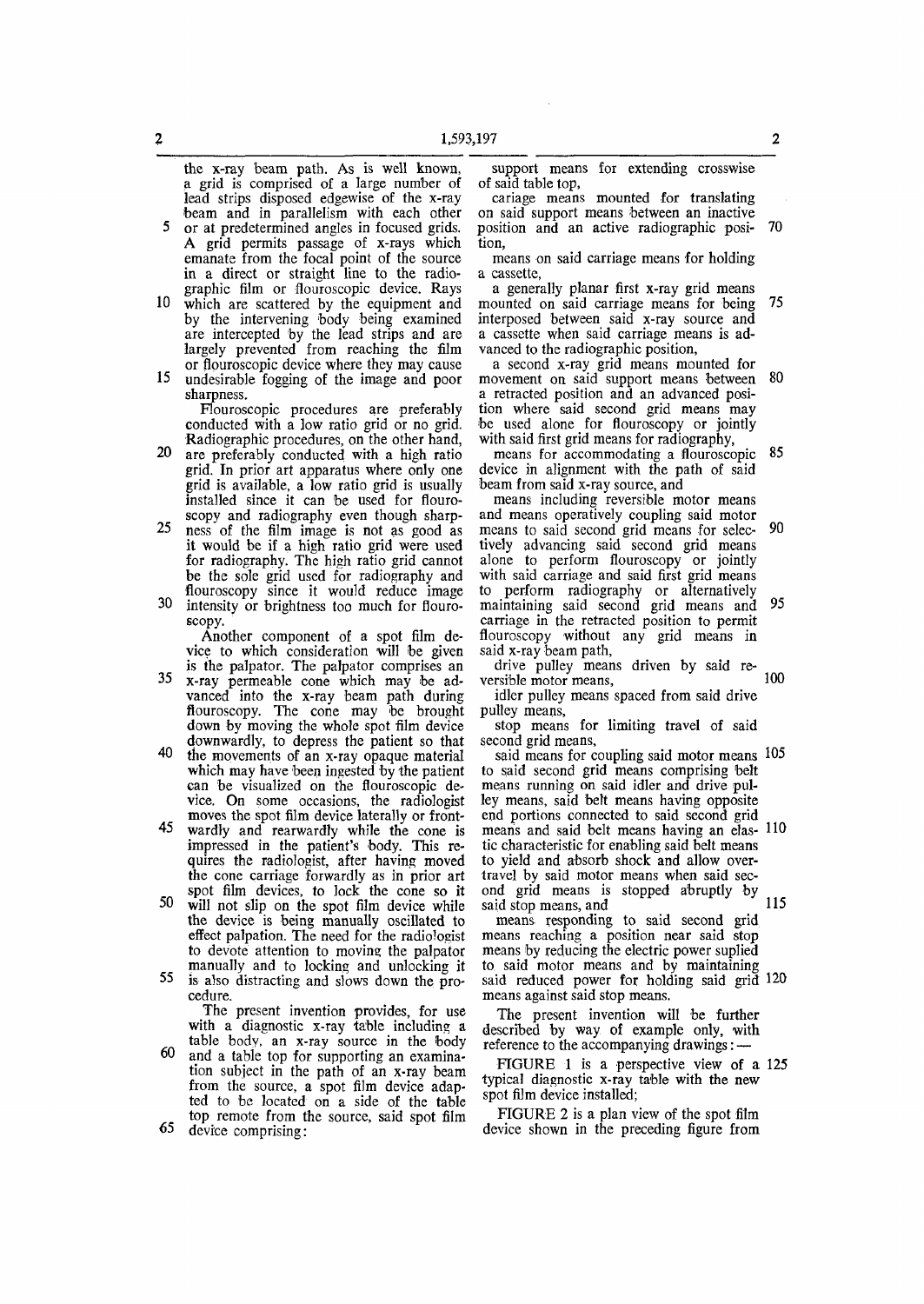which the x-ray image intensifier or flouroscopic device has been removed;

FIGURE 3 is a partial section of the margin or a door opening taken along the line

5 3—-3 in Figure 2 to show the elements of a tape switch that acts to prevent operation of the mechanism in the spot film device if a hand extends into the doorway during insertion or withdrawal of a film cassette;

10 FIGURE 4 is a plan view of the upper frame or support of the spot film device which exhibits the main carriage and the inner film cassette tray carriage along with motor operated positioning mechanisms 15 for the carriages;

FIGURE 5 shows a section of a door taken along the line 5—5 in FIGURE 4 which door is for inserting and withdrawing a film cassette at the front end of the spot 20 film device;

FIGURE 6 is a plan view of a latch mechanism for constraining the main carriage in its most advanced position to permit inserting and withdrawing a film 25 cassette;

FIGURE 7 is an elevational view of the latch looking in the direction of the arrows 7—7 in FIGURE 6;

FIGURE 8 is a plan view of the main 30 carriage and inner carriage isolated from the spot film device;

FIGURE 9 is a side elevational view of the aparatus shown in FIGURE 8 looking in the direction of the arrows 9—9;

- 35 FIGURE 10 is a plan view of a panlike support and mechanism thereon which pan, in the assembled spot film device, is mounted to the bottom of the frame shown in FIGURE 4;
- 40 FIGURE 11 is a fragmentary view of a member that carries a palpator cone which is associated with a latch that is self-locking and automatically releasable;

FIGURE 12 is a side view of the main 45 frame shown in FIGURE 4 with a part broken away to show the drive mechanism for the main carriage;

FIGURE 13 is a partial section taken

along the lines 13—13 in FIGURE 10, -50 to exhibit one of the tracks on which the field defining masks and an x-ray grid are guided;

FIGURE 14 is a front end view of the frame, shown in FIGURE 4, to which a 55 palpator cone is attached;

FIGURE 15 is a plan view of one of the apertured x-ray field defining masks;

FIGURE 16 is a section of the mask taken along the line 16—16 in FIGURE 15;

FIGURE 17 comprising parts 17A—17E, shows diagramatically the relationship between the film cassette and the masks for obtaining exposures on front and rear halves

of the film, on the left and right halves, 65 and one of the quarter sections of the film; FIGURES 18 and 19 are diagrams of

control systems. FIGURE 1 is a perspective view of a

typical diagnostic x-ray table incorporat- 70 ing the improved spot film device. The table comprises a body 10 in which there is an x-ray source, not visible. When energized, the x-ray source projects a collimated x-ray beam through table top 11 on which 75 a patient undergoing x-ray examination may be reposed. The top has a foot rest 12 for supporting the patient in an upright position when the table body is angulated clockwise from the position in which it 80 is shown. Table body 10 is supported from a floor stand 13 with respect to which body 10 may be tlited and translated to clear the floor with a mechanism and driving means that are not shown since they are 85 conventional. A locking mechanism 15 hold foot rest 12 to the table top 11 in whatever position of adjustment is desired.

The x-ray source, not visible, is moun- 90 ted on a carriage which is also not visible but is located within table body 10 and is adapted for being translated in opposite directions longitudinally of the body or, in other words, lengthwise of the patient. 95 Extending upwardly from the carriage at the rear of the table is a column 16 which may be extended and contracted in the vertical direction.

The improved spot film device is gener- 100 ally designated by the reference numeral 17. It is supported on column 16 by means of a bearing support 18 that cooperates with a pair of tracks, such as the one marked 19, to enable the spot film device 105 to be shifted manually to a limited extent crosswise of the table top and parked toward the rear.

Mounted to the top of the spot film device 17 and near its front is a flouroscopic 110 device which is generally designated by the reference numeral 20. In modern practice it is customary to use an x-ray image intensifier for flouroscopy and the use of such a device is assumed in this case. A 115 television camera, not shown, mounted within a housing 21 is used to display the xray image, obtained during a flouroscopic procedure, on a television monitor which is not shown but is well known to those 120 who are skilled in the art.

The control console for operating the spot film device is located at its front end and is marked with the numeral 22. The spot film device has a front opening 23 125 for inserting and withdrawing a film cassette at the front of the table. At the top of the device and behind image intensifier housing 20 there is another opening which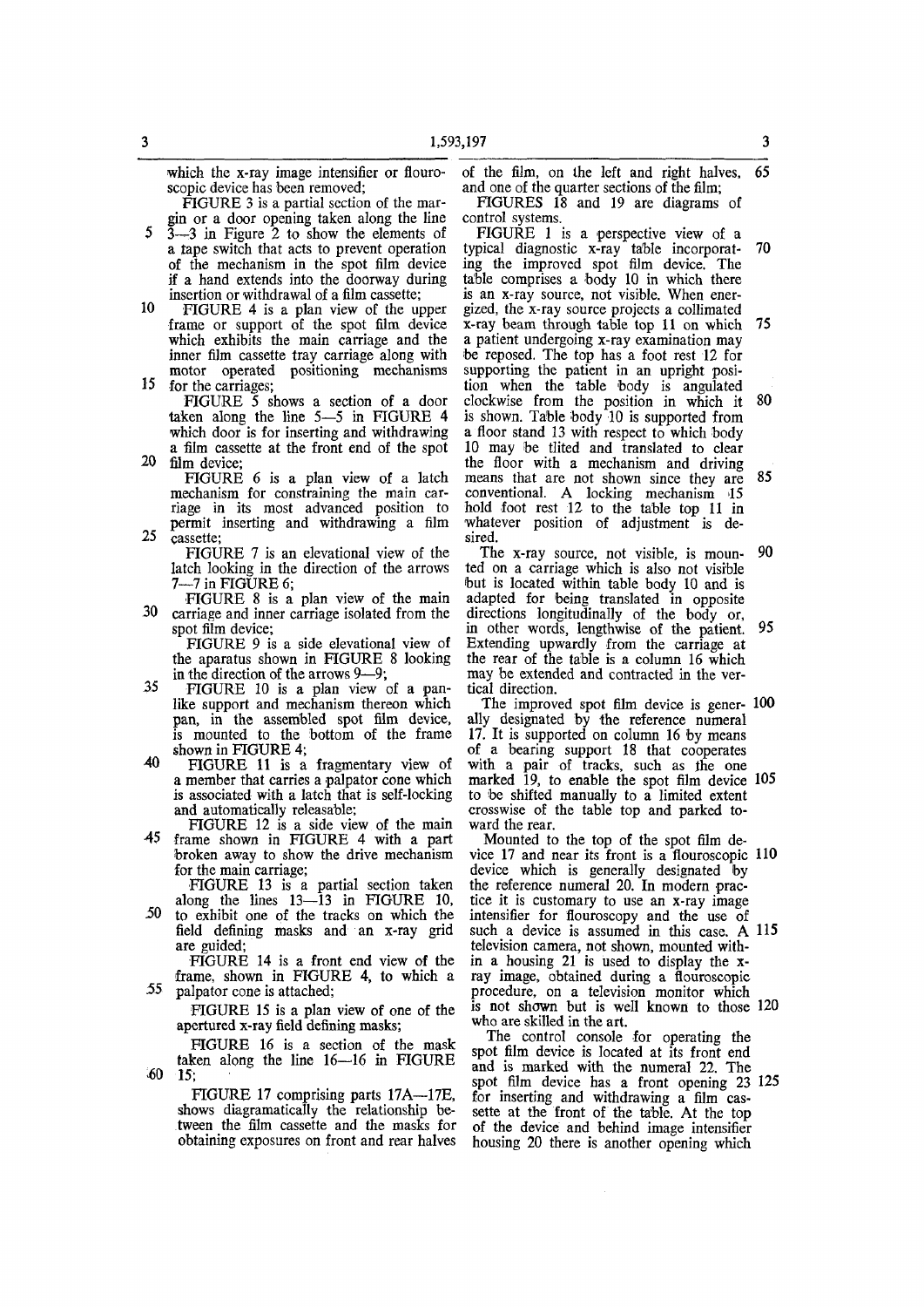provides the option of inserting and withdrawing a film cassette at the rear.

Attention is now invited to FIGURE 4 which shows the upper frame 30 of the 5 spot film device and the mechanism carried thereby. These components will be described in detail soon. Before proceeding, however, attention is invited to FIGURE 10 which shows some additional mechanism that is

- 10 carried by a support, which, for convenience is called a pan 31. It should be understood at this juncture that pan 31 is assembled to the bottom of the frame 30 in FIGURE 4 so that pan and frame are substantially
- 15 congruent. The two subassemblies of FIG-URES 4 and 10 constitute the principal components of the spot film device.

Referring to FIGURE 4, frame 30 is eassentially a one piece casting of a light

- 20 weight metal such as magnesium alloy Frame 20 has a front end 32, a rear end 33 and sides 34 and 35. A pair of parallel tracks 36 and 37 are mounted within frame 30. A first carriage, herein called a main
- 25 carriage 38 runs on tracks 36 and 37. Main carriage 38 may be retracted to parked position which is somewhat rearward of the position in which it is shown. It may also be advanced frontwardly to where it
- 30 becomes aligned with central ray of an xray beam projecting upwardly from the xray source in the table body. The location of the central ray is marked 39 in FIGURE 4.
- 35 Main carriage 38 has sides 40 and 41 which may be provided with rollers and sleeve bearings, not visible, or other linear bearing means for cooperating with tracks 36 and 37. Mounted on main carriage 38
- 40 is a second carriage, herein called the inner carriage 42. Inner carriage 42 is movable crosswise of main carriage 38 between the limits determined by sides 40 and 41 of the main carriage.
- 45 The inner carriage translates on rollers, not visible, which extend from side 43 and engage tracks in side 44 of the main carriage. The inner carriage is further guided on linear bearings that cooperate with a
- 50 rod 45 which is attached at opposite ends 46 and 47 to opposite sides 40 and 41 of main carriage 38<sup>.</sup> One of the linear bearings which is located in the portion of inner carriage marked 48 in FIGURE 4
- 55 may be seen in FIGURE 8 where the bearing is marked 49. The roller bearings 50 and 51 for inner carriage 42 are also visible in FIGURE 8.
- The inner carriage 42 is provided with 60 a tray for holding a film cassette which will be discussed in more detail later. As in many prior art spot film devices, the film cassette is carried forward by the main carriage and shifted crosswise thereof to 65 make the central x-ray 39 coincide with an

area of the film on which an x-ray exposure is to be made.

One distinguishing feature of the new design is the manner in which the main carriage 38 is advanced to radiographic 70 position in coincidence with central ray 39 and retracted to parked position toward the rear of frame 30. In a commonly used prior art design, the main carriage is retracted to parked position with a motor 75 drive while loading a spring at the same time. When the carriage is unlatched, it is projected forwardly to radiographic position with energy stored in the spring. In other prior art designs, the main carriage 80 is retracted, shifted to different tracks and advanced again, using a motor to drive in both directions.

In the new design shown in FIGURE 4, the main carriage is advanced and retrac- 85 ted to both directions exclusively with the power obtained from a reversible servo motor 55 that is mounted to the end member 33 of frame 30. The motor drives a belt 56 which is coupled to the main carriage 90 and translates it either forwardly or rearwardly, depending on the rotational direction of the motor. In FIGURE 12, frame 30 is broken away to show a profile of the main carriage drive system. Considering 95 FIGURES 4 and 12 together, one may see that belt 56 is essentially an open loop whose ends 57 and 58 are clamped to posts 59 and 60 which are fastened to main carriage 38. Belt 56 runs on a drive pulley 100 61 and an idler pulley 62 which is spaced from the drive pulley by a distance that is substantially coextensive with the travel distance of main carriage 38. In FIGURE 12, it is apparent how a row of studs such 105

as the one marked 63 support the track 37 on which the linear bearings 64 and 65 of the main carriage glide. Linear bearings 64 and 65 are closely fitted to track 37 so the carriage follows a perfectly straight 110 line when it is advanced and retracted.

Use of a reversible motor, pulleys and a belt to translate the main carriage is to be considered illustrative rather than limiting. It is, for example, within the scope of the 115 invention to use a motor driven lead screw or other suitable means to translate the carriage.

Referring again to FIGURE 4, a potentiometer 66 is provided for producing a 120 signal which corresponds with the position of main carriage 38. Motor pulley 68 drives a belt 69 which drives a pulley 67. There is a common iournaled shaft for pulley 67, pulley 61 and a pinion 69. Pinion 125 69 drives a reducing gear 70 which is on the same shaft as is potentiometer 66 so potentiometer 66 is driven to angular positions corresponding with the linear distance travelled by main carriage 38: Commands 130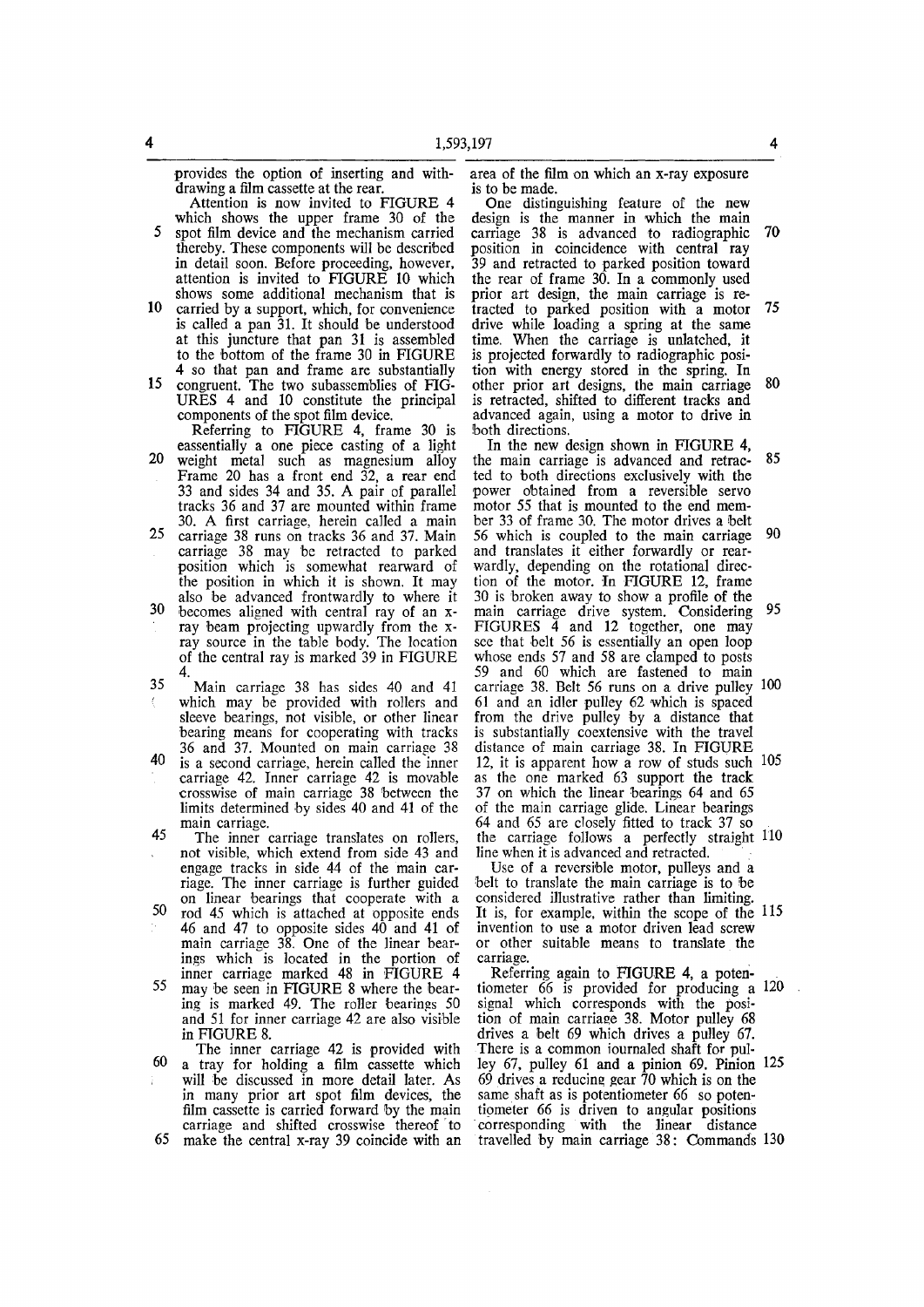for running motor 55 to advance and retract main carriage 38 and signals derived from potentiometer 66 for sensing the position of the carriage are coordinated in a 5 program controller not shown, and which is

- remotely located together with a servo amplifier to provide a position servo system.
- The drive mechanism for shifting inner 10 carriage 42 alternately on main carriage 38 as required for exposing selected areas on the film will now be described primarily with reference to FIGURE 4.
- Inner carriage 42 is translated selectively 15 with a reversible servo gear motor 75 located near the rear end of main frame 30. The motor is mounted on a bracket 76 which is fastened to rear end 33 of the frame. Mounted directly on the shaft of
- 20 gear motor 75 is a cable sheave 77 which has grooves for accommodating a cable whose opposite runs are marked 78 and 79 at the rear of frame 30. The cable makes several turns around sheave 77. Cable run
- 25 79 extends around an idler pulley 80 from which it runs over a pulley 81 that is journaled for rotation on main carriage 38. The cable continues around a pulley 82 which is journaled for rotation on inner carriage 42.
- 30 The cable then continues around a pulley 83 on the main carriage after which it extends around a grooved pin 84, on which there could be another pulley, after which the cable continues to a tension adjusting
- 35 screw 85 to which it is attached. Cable run 78 similarly extends around an idler pulley 86 and continues around a pulley 87 on main carriage 38, pulley 88 on inner carriage 42, pulley 89 on the main carriage 40 and then around pin 90 after which it loops
- back to a tension adjusting screw 91 to which it is attached.

When servo motor 75 is commanded by a second position servo system, not shown,

- 45 to rotate in one direction such as to cause sheave 77 to rotate clockwise as viewed from the rear end, cable run 78 will be placed in tension and will tend to wind on sheave 77. This will shorten run 78 of the 50 cable and will result in inner carriage 42
- being pulled toward the observer in FIG-URE  $\overline{4}$ . At the same time, cable run 79 will unwind from sheave 77 correspondingly so that the loop of cable passing around
- 55 pulley 82 on the inner carriage will be extended in response to the inner carriage 42 being pulled toward the observer.
- A unique feature of the system which has just been described is that use of a re-60 versible servo motor 75 permits translating the inner carriage 42 while the outer carriage is in transit toward radiographic position in which case the cassette will be in proper position for conducting radio-65 graphy by the time it arrives in its advanced

position. Moreover, the inner carriage and a cassette thereon may be translated while the outer carriage is in motion to the desired position for removing a cassette from the rear of the spot film device. In addition 70 the system permits multiple exposures to be made without the need of the carriage to return to the rear film loading position between exposures.

Referring to FIGURE 4, one may see 75 that there is an x-ray anti-scatter grid 92 mounted on the bottom of the inner carriage grid. A portion of the top face of the grid is broken away to show the orientation of its lead x-ray attenuating strips 80 93 which appear edgewise and extend along the direction in which the main carriage moves. This grid is, of course, only disposed in the x-ray beam for radiography with the film cassette. Later there will be discussion 85 of how grid 92 cooperates with another grid to enable cross-grid radiography with reduced x-ray scattering and film fogging. Cross-grid radiography is discussed in the  $m$ agazine RADIOI OGY Volume  $115$ , 90 pages 732—733, June, 1975 in an article by Skucas et al. entitled "New Grid Design for a Flouroscopic Spot Film Device".

In FIGURE 8, the inner carriage 42 is shown isolated from main carriage 38 to 95 facilitate a more detailed description of the inner carriage. Mounted on the inner carriage 42 is a cassette tray 95 comprising frame members 96, 97 and 98 on which a conventional flat cassette, not shown, 100 may be supported. The frame members define a rectangular window 99 for the xray beam which projects upwardly from the source in the table body to expose a film in the cassette after having passed 105 through the table top, a patient and grid 92. Cassette tray 95 is movable in parallel with side members 100 and 101 typically with linear bearings such as 125 adapted to slide on a rod 126. Means are provided HO for advancing cassette tray 95 to the position on inner carriage 42 in which it is shown in FIGURE 8 to enable insertion and withdrawal of a cassette from the front end of the spot film device. When a cassette  $115$ is in tray 95 and is ready for radiographic purposes, cassette tray 95 is normally shifted to a position more to the right in inner carriage 42 than the position in which it is depicted in FIGURE 8. When main car- 120 riage 38 is driven to its most advanced cassette loading and unloading position at the front of the frame 30 in FIGURE 4, the tip 102 of a plunger rod 103 strikes the front end 32 of frame 30, causing the 125 rod to be forced rearwardly as shown in 'FIGURE 8. The rear end of rod 103 has an arm 104 on which there is a pivot pin 105. An articulated linkage comprising links 106 and 107 makes a connection between 130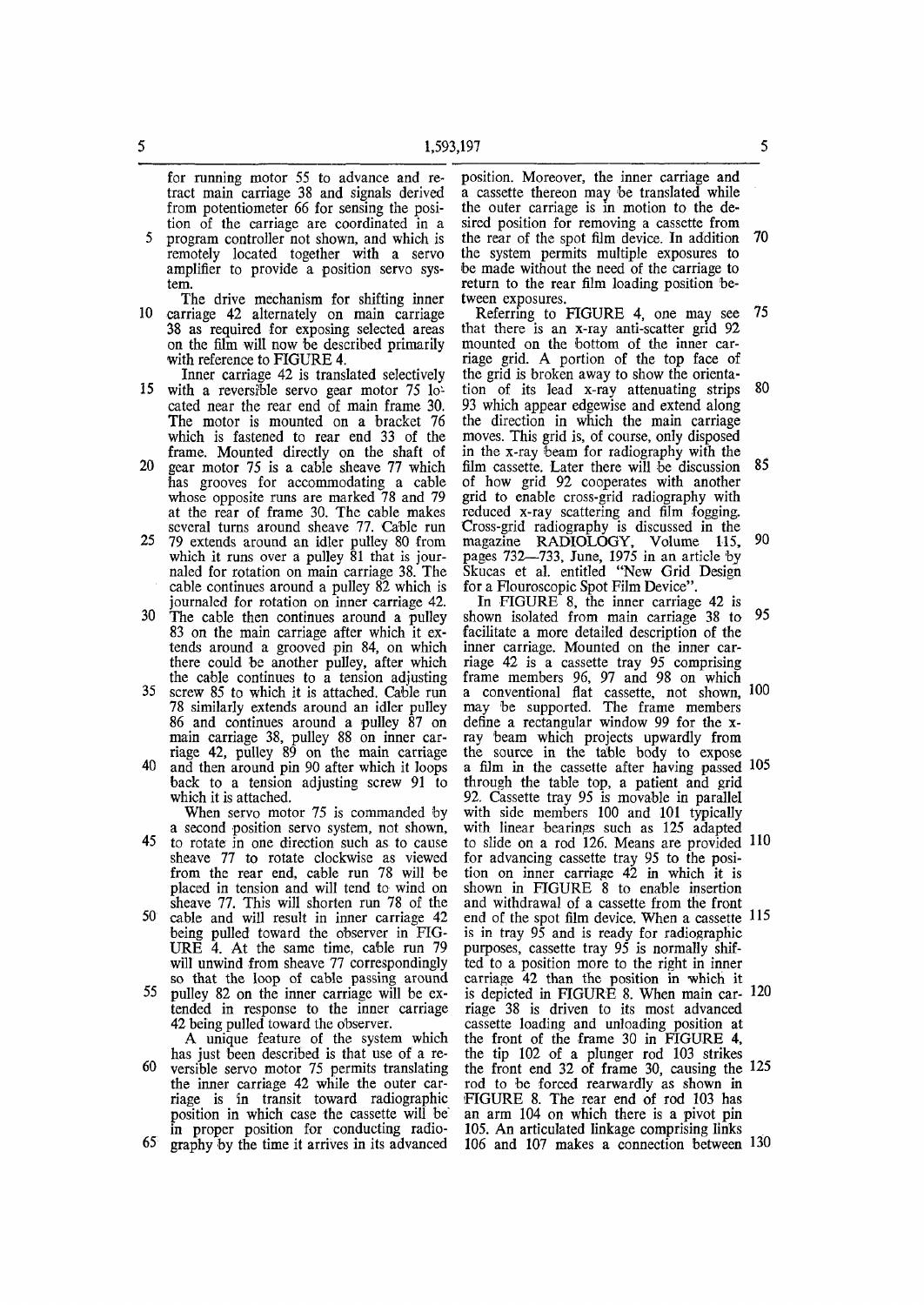pin 105 and a sliding pin 108 which extends from near the end of link 107. Link 107 swings on pivot pin 112. When the cassette tray 95 is retracted, sliding pin 108 5 is positioned at end 109 of a slot 110 which

- is in flange 111 extending from the cassette tray. When link 107 pivots on a shaft 112 carried by a bracket 113, pin 108 slides in slot 110 and rotation of link 107 forces 10 tray 95 forwardly to the cassette loading
- and unloading position in which it is shown in FIGURE 8.

As can be seen in FIGURE 9, plunger rod 103 has a shoulder 114 on it. Rod 103

- 15 slides through a bearing 115. A coil spring 116 is captured between shoulder 114 and the stationary bearing 115. This spring is compressed by the plunger rod when the carriage is driven to its most forward posi-
- 20 tion. When the carriage is driven rearwardly, after having had an exposed film cassette removed and an unexposed film cassette inserted in tray 95, spring 116 restores plunger rod 103 to its extended position 25 as it appears in FIGURE 4.
	- Extending from cassette tray 95 are a pair of arms 117 and 118. Arm 118 is terminated with a door striker 119 which, as can be seen in FIGURE 9, has a beveled
- 30 surface 120 constituting its tip. When the main carriage 38 moves to the position on frame 30 shown in FIGURE 4, beveled tip 120 strikes a door 121 and causes it to open so that a film cassette which has been
- 35 advanced enough to extend through the door by action of plunger rod 103 can be grasped with fingers for removal. The door, of course, remains open until the main carriage is retracted.
- 40 Door 121 is shown in section in FIGURE 5 and is seen to comprise a triangularly formed stiff metal sheet 122 which has a lead strip 123 backing it for the purpose of attenuating stray x-radiation. The door
- 45 is maintained in the closed position in which *it is* shown in FIGURE 5 with a torsion spring 125.

After having advanced main carriage 38

- to its most forward position for loading or 50 unloading a film cassette, servo motor 55 is de-energized. A latch is provided for preventing carriage 38 from being propelled rearwardly by the energy stored in compressed coil spring 116 which surrounds
- 55 plunger rod 103. The latch is shown in FIGURES 6 and 7. It comprises a bell crank 130 carried by a pivot shaft 131 that is supported on the leg 132 of a bracket 133 which has another leg 134. Bracket
- 60 133 is fastened on the inner side of main frame side member 34 along a path of travel of main carriage 38. Bell crank 130 has a cam roller 135 and it is biased to the position in which it is shown in F1G-
- 65 URE 7 with a spring 136. In FIGURE 7,

a fragment 137 of a cam which has two beveled spaces 138 and 139 is shown. This cam is mounted on the bottom of side 40 of carriage 38. When the cam translates with carriage 38 to its cassette loading and 70 unloading position, its beveled surface 138 strikes roller 135 and rocks the bell crank such that roller 135 is subsequently engaged by beveled surface 139 of the cam. Carriage 38 is thereby held forwardly or to the 75 right in FIGURE 7 but it can be retracted by operating main carriage drive motor 55 in its reverse direction such that it provides sufficient power to overcome the camming force of spring 136 in which case the 80 carriage 38 is driven rearwardly by the motor.

The unique manner in which the x-ray image field defining masks are constructed and driven will now be described in refer- 85 ence to FIGURE 10. As mentioned earlier, the spot film device is made in two major assemblies, one of which comprises support means called a pan 31 which is mounted to the bottom of main frame 30. The pan 90 may be mounted with screws inserted through holes such as those marked 145 and 146 in the margin of the pan in FIG-**URE 10.** 

In FIGURE 10 the x-ray beam as modu- 95 lated by the image would be coming up from the bottom of the pan when the spot film device is extending over the x-ray table top, the point at which the central ray of the beam comes up is marked 153. 100

In FIGURE 10, there is a lower planar mask 147 which has a rectangular aperture 148 for defining an x-ray field. The leading edge of mask 147 is marked 149 and its trailing edge is marked 150. There is also 105 an upper mask 151 which has an aperture 152 for defining an x-ray field. Rectangular aperture 152 has the same shape and size as rectangular aperture 148 in mask 147 but the long dimension of the aperture 152 in 110 mask 151 is perpendicular to the long dimension of aperture 148 in mask 147

Between upper mask 151 and lower mask 147, there is another planar anti-scatter x-ray grid 154 which has a corner broken 115 away to show that its lead strips 155 are directed crosswise of the lead strips 93 of of grid 92 in FIGURE 4. Grid 154 is selectively movable in and out of the x-ray beam as will be explained later. The leading edge 120 of grid 154 is marked 156 and its trailing edge is marked 157

Masks 147 and 151 and grid 154 are mounted for translating on a pair of tracks 158 and 159 which are arranged in paral- 125 lelism near opposite margins of pan 31. Grid 154 is mounted on an apertured metal plate 169 which has co-planar tongues 161 and 162 extending from it on the same edge. It also has tongues 163 and 164 extending 130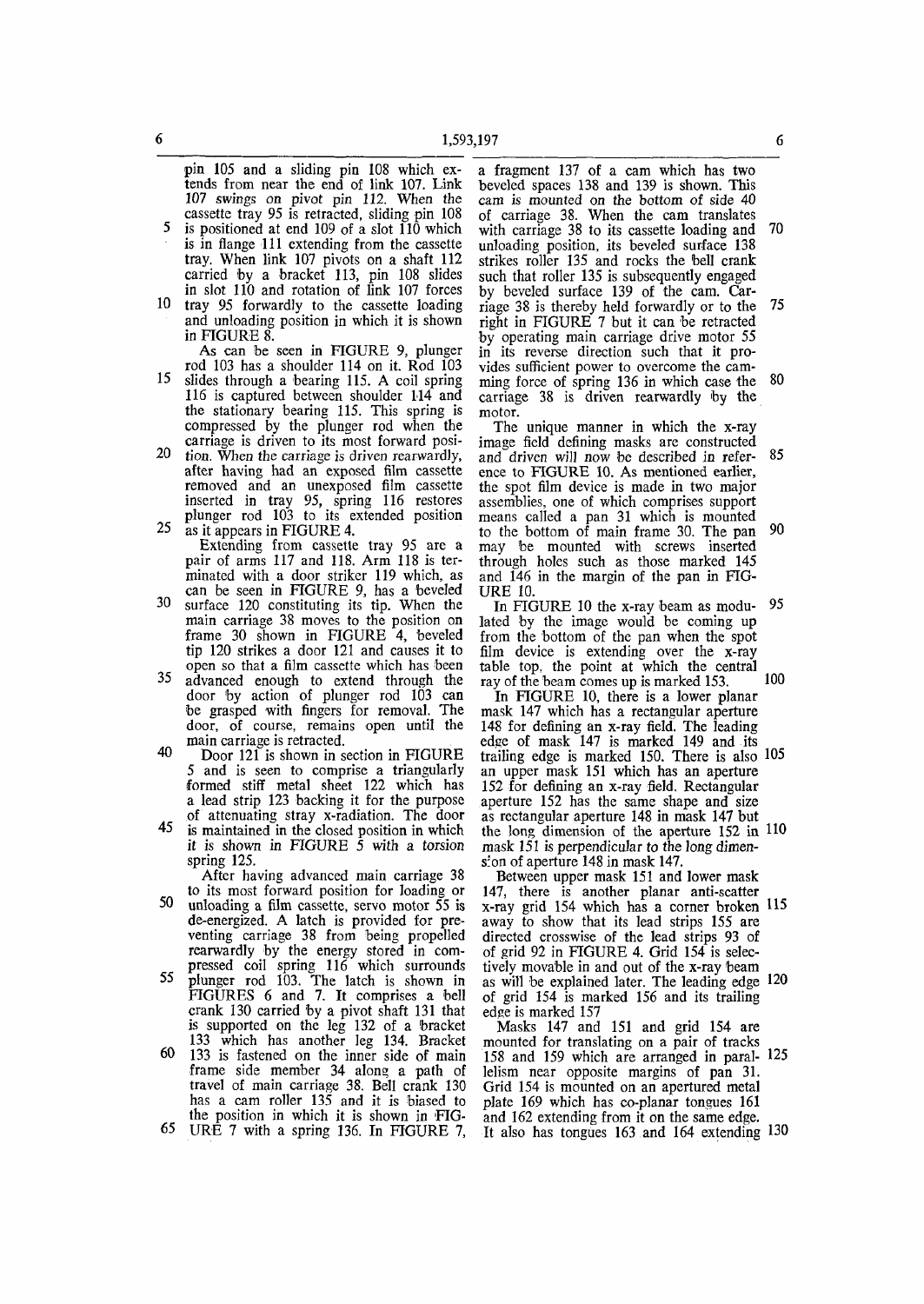from its opposite edge. Typical of tongues 163 and 164, their margins 165 are bent upwardly to form an L-shaped cross-section. Referring to FIGURE 13 where a section

- 5 of tracks 158 are shown, it will be seen that the track has a guide slot 166 which is also L-shaped and is complemented by tongues 163 and 164. One of the tongues is marked 165 in FIGURE 13 as it is in
- 10 FIGURE 11. Use of the angularly bent tongues assures that the grid will not shift laterally when sliding in the grooves of the tracks.
- The side of grid 147 also has tongues 15 or extensions 167 and 168 which have Lshaped cross sections. A cross section of track 159 is not shown but it will be understood that it has complementary L-shaped grooves in which the L-shaped tongues of
- 20 the mask glide. Extensions 169 and 170 from the other side of mask 147 are planar and it will be seen in FIGURE 13 that the planar tongue 169 slides in a corresponding planar groove in track 158. Mask
- 25 151 also has similar tongues which function in the manner just described in respect to mask 147. A more detailed description of the structure of the masks will be given later with reference to FIGURE 15.
- 30 The manner in which masks 147 and 151 and cross-grid 154 are advanced to radiographic position and retracted to parked or inactive position, will now be described with reference to FIGURE 10, 35 primarily. There is a reversible servo motor
- for the lower and upper masks and the grid, respectively. Motor 175 drives or translates upper mask 151. Motor 176 drives lower mask 147. Motor 177 drives grid 40 154.

Consider the upper mask drive system first. It comprises a sprocket-like pulley 178 on the shaft of motor 175. Situated near the front end of pan 31 is an idler 45 pulley 179 which is mounted for rotation on a bracket 180. Running on drive pulley 178 and idler pulley 179 is an open loop belt which has opposite ends 181 and 182 that are connected to the leading and trail-50 jng edges of mask 151 with coil springs

- 183 and 184, respectively. Hence, operation of motor 175 in one direction will retract mask 151 to parked position and rotation of the motor in an opposite direction will 55 advance mask 151 to the front of the spot
- film device, that is, to the left in FIGURE 10, for use in flouroscopy if desired and for cross-grid radiography.
- Disposed in the path of the masks and 60 the grid at the front end of pan 31 is a limit switch assembly 186 which has several plungers in different planes. Two of the plungers which are superimposed over the others are marked 187 and 188. Depression <65 of the plungers operates limit switches,

not visible, in assembly 186. A stop 189 is also provided for accurately determining the maximum travel of the masks and grid. Stop 189 may have a metal face and a resilient backing to minimize noise and 70 shock.

By way of example and not limitation, in a commercial design the leading edge, such as edge 190 of mask 151, strikes plunger 187 and operates a limit switch 75 about 0.2 of an inch before the mask hits stop 189. Substantially full rated electric power is applied to servo motor 175 while it is driving mask toward the stop 189. When leading edge 190 of mask 151 strikes 80 the plunger 187, however, the accompanying operation of a limit switch results in the power applied to servo motor 175 being reduced substantially. Typically, in a commercial embodiment, the power on servo 85 motor 175 is reduced to about one-tenth of power that is applied when the motor is driving the mask through most of its travel. The reduced power on motor 175 is continually applied so that the leading 90 edge of the mask is held firmly against stop 189. Hence, even when the spot film device is tilted with the x-ray table, the mask is held firmly against the stop by the motor in opposition to the force of 95 gravity acting on the mask. The circuitry which responds to actuation of a limit witch by reducing power on the servo switch by requesting power on the serve motor can be devised easily so it is not

When a mask is driven against stop 189 incidental to the momentum of the system, the elastic coil springs 183 and 184 in the drive belt are stretched by a small amount such that they contribute further to ab- 105 sorbing shock but loading of the springs does not result in any recoil since the servo motor remains energized at a reduced power level. Thus, the system has the merits of smooth and quiet operation. 110

Coil springs 183 and 184 do not necessarily have to be directly coupling the ends of the belt and the masks. They could be located at other points in the belt as long as they do not run over the pulley. An 115 elastic section might also be inserted in the belt or, in some cases, a belt with just the right elastic properties might be used. In a commercial embodiment, a rubber belt having teeth on its running surface 120 was used and pulleys 178 and 179 have corresponding sprocket teeth to assure positive drive and to assure that shock will be absorbed by slightly stretching the springs which couple the belt ends to the mask. <sup>6</sup> 125

It should be noted that leading edge 190 of mask 151 has a notch 192 which allows the advancing mask to clear and not actuate plunger 188 while desirably actuating plunger 187 of the limit switch assembly.  $130$ 

10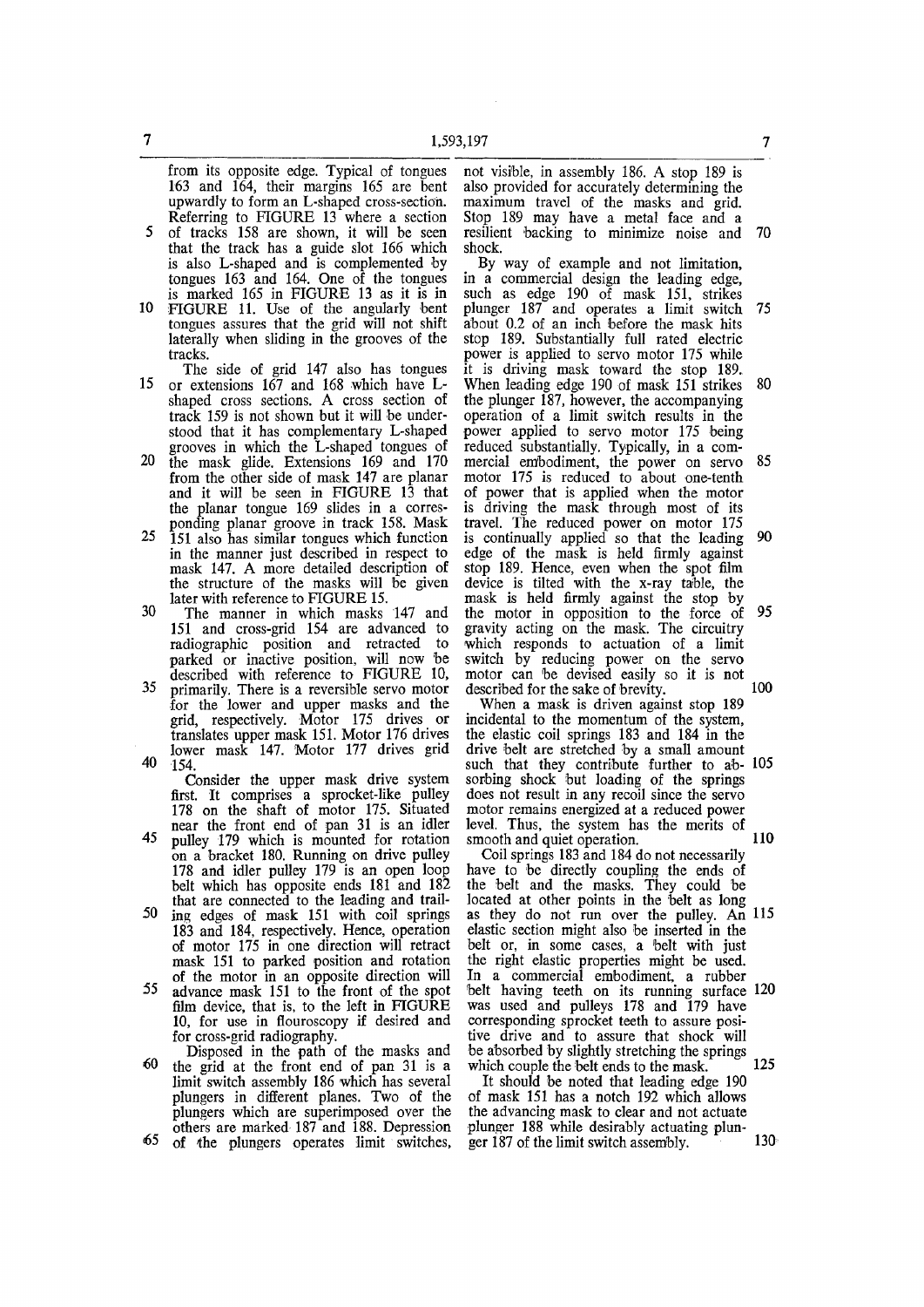When the mask 151 is driven to its most retracted or parked position, it encounters another limit switch assembly 195 which has a set of plungers including those marked

- 5 196 and 197. At the end of its retracted travel, the rear edge 191 of mask 151 strikes plunger 196 to actuate a limit switch which results in reducing the power applied to servo motor 175. Again, the belt coil
- 10 spring that is in tension when the edge 191 strikes a stop 198 is stretched or loaded slightly to absorb shock. Edge 191 of mask 151 has a notch 199 so that striking of plunger 197 can be avoided when plunger 15 196 is to be depressed.

The drive system for lower mask 147 is similar to that for mask 151 which has just been described. Thus, there is a reversible servo motor 176 for driving lower

- 20 mask 147. There is a pulley 200 on the motor shaft and an idler pulley 201 spaced from it and there is a belt loop whose upper run is separated into two parts 202 and 203 to enable coupling the ends of the belt to
- 25 the mask with elastic means such as springs 204 and 205. One edge of lower mask 147 has a notch 206 so it will avoid actuating plunger 188 while actuating plunger 187 during advancement toward stop 189 and
- 30 it has a notch 207 in its rear edge so it will avoid actuating plunger 196 before striking stop 198 when it is being retracted. As in respect to upper mask 151, when the lower mask 147 reaches either limit
- 35 of its travel, reduced power is applied to servo motor 176 and the mask is held securely against a stop.

X-ray grid 154 is driven in a fashion similar to that of the masks with its in-40 dividual reversible servo drive motor 177. Thus, the drive shaft of motor 177 has a pulley 210 which drives a belt 211 over a remotely spaced idler pulley 212. As in the case of the masks, belt ends are attached to

45 opposite edges of the grid with coil springs 213 and 214.

The leading edge 215 and the trailing edge 216 of the grid 154 operate limit switches in assemblies 186 and 195, respec-

- 50 tively, near the end of their travel in the advanced or retracted direction and cause reduced power to be applied to servo motor 177. As in the case of the masks, full power is immediately applied to the servo motor 55 when operation in the reverse direction is
- commanded so that the grid will travel over most of the distance at top speed.

From the description thus far, those skilled in the art will recognize that the 60 radiologist has the option of advancing no masks, one mask or both masks for radio-

graphy and the further option of either advancing the grid into the x-ray beam for flouroscopy. The option of not advancing 65 grid 154 or advancing it to perform cross

grid radiography in cooperation with grid 92 on the bottom of the carriage is also provided.

Recapitulating, fundamental concepts of the mask palpator and grid drive systems 70 are to have the masks, palpator and grids come to a definite stopping position at a reasonable speed and to remain in that position until the servo motor is commanded to drive in the reverse direction. This is 75 implemented in the preferred embodiment •by reducing the power on the drive motor an instant before the mask, grid or palpator hits a stop. The motor and drive system has inertia, however, which would result 80 in a sharp impact but this is negated by permitting the motor to overtravel and load a spring which holds the movable devices against the stop. Overtravel might also be obtained by other means such as by driving 85 through a slip clutch, not shown, instead of using an elastic belt or connecting a belt to the movable devices with springs. Reduced power on the drive motors can still be used advantageously to hold the movable 90 devices against the stop. If no springs or other elastic means are used, the shock on the system may be so great that the drive motor shafts or other components such as pins or keys might shear. 95

Attention is now invited to FIGURES 10 and 14, primarily, for a description of the palpator means and its driving system. FIGURE 14 shows the upper main frame 30 of the spot film device with the lower 100 support means or pan 31 fastened to the bottom of the main frame. The palpator comprises a centrally apertured plate 220 which has an upstanding margin 221 and an inwardly bent portion 222 on one side. It 105 also has an inwardly bent portion 223 on its other side. Inwardly bent portions 222 and 223 serve as bearings on which the palpator may be advanced to flouroscopic position and retracted to parked or inactive 110 position. The palpator is provided with a support plate 224 on which an x-ray transparent cone 225 is mounted for use in a well-known manner.

In FIGURE 10, the leading and trailing 115 edges 226 and 227 of plate 220 appear as dashed lines while the overhanging margins 222 and 223 appear as solid lines. The palpator assembly is advanced and retracted with its individual reversible servo motor 120 226 located in the rear portion of pan 31 as are the other servo motors 175, 176, and 177 for the masks and grid. The drive system for the palpator is similar to that of the masks and grid. It comprises a pul- 125 ley 227 on the shaft of motor 226 and an idler puley 228 on which a 'belt having ends 229 and 230 runs. The belt ends are coupled to the palpator with springs 231 and 232. The palpator drive system employes 130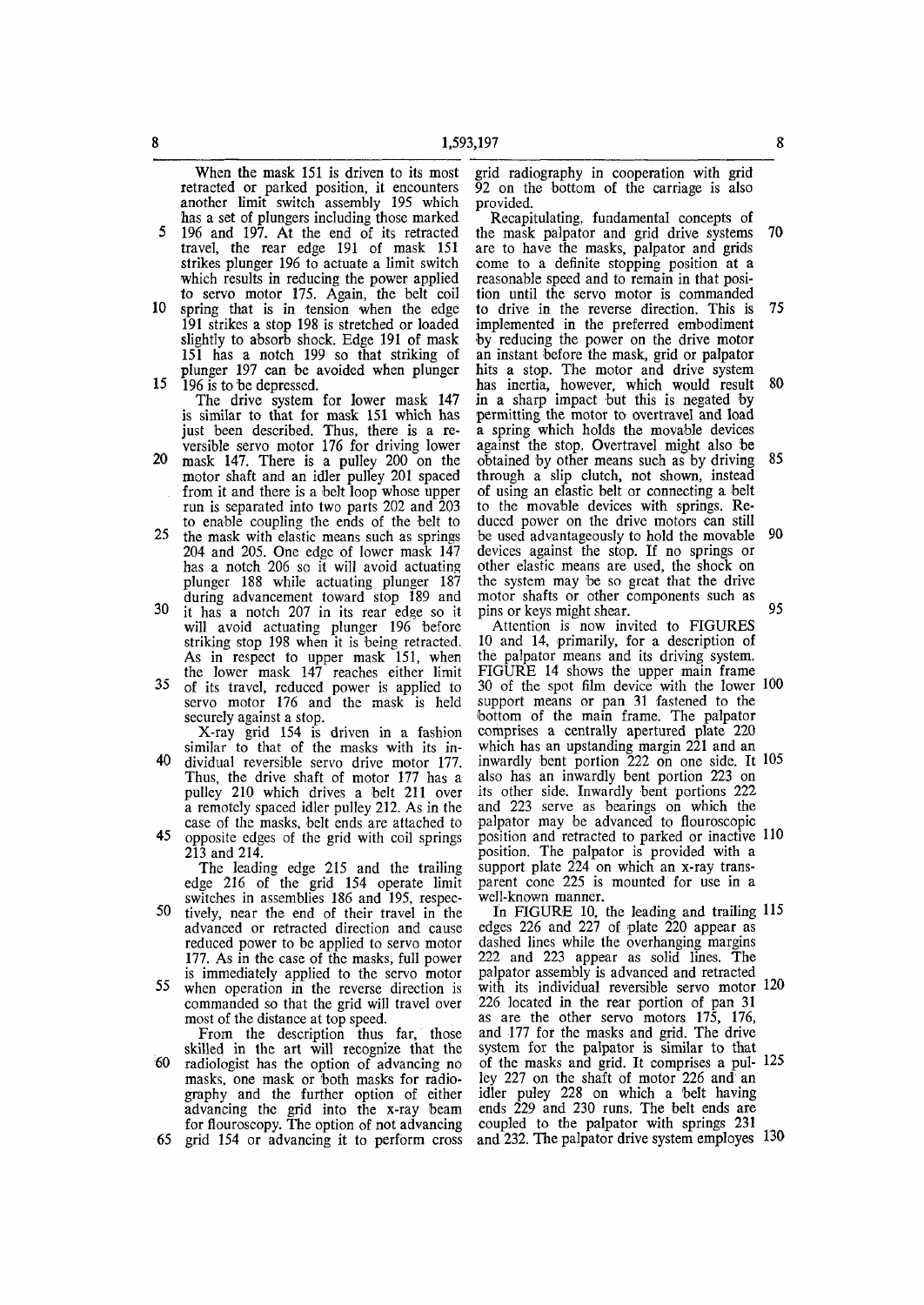the feature of reducing power on its servo motor 226 when the palpator reaches either of its travel limits.

- When the spot film device is lowered 5 toward the patient to enable applying a force on the patient witah cone 225, the radiologist sometimes desires to move the palpator through short distances crosswise of the table in order to urge portions of
- 10 the anatomy in the desired manner for a flouroscopic study. This is usually done by shifting the whole spot film device, basically the upper frame 30, on its supporting tower at the back of the x-ray table. Hence, the
- 15 palpator must be locked against travel on the spot film device during this procedure.
	- A unique locking device which requires no conscious manual activity nor solenoid operator to release it is provided. Refer
- 20 to FIGURE 11. When the palpator is driven as far as it will go to the left as it appears in that figure it will hit a stop, not shown, which will prevent it from shifting any further in that direction. It could, however,
- 25 shift to the right undesirably but for the latch device which is shown in FIGURE 11. A bracket 235 shown attached to the palpator in FIGURE 11 serves as a means for coupling the end 230 of the belt to
- 30 the palpator with a spring 231. The palpator has another bracket 236 mounted on it. Mounted on bracket 236 with a pivot pin 237 is a latch arm 238. The pivotal latch arm has a beveled cam surface 239 35 and a hook portion 240. Bracket 236 and
- latch arm 238 travel with the palpator. A first spring 241 is coupled between a pin 242 on the latch arm and a pin 243 on the bracket. Spring 241 normally tends to rotate
- 40 latch arm 238 in the clockwise direction as shown in FIGURE 11. The hooked end of the latch arm is adapted to engage a stationary pin 244 which is located appropriately along the path of travel of the 45 palpator. Assume that the palpator moves
- in the direction of arrow marked 245 in FIGURE 11 when the palpator is being driven to its active position wherein locking it is desired. When it reaches active 50 mostion, cam surface 220 on latch arm
- position, cam surface 255 on faten arm zoo will stiffer stationary pin 255 to over come the force of spring 2-11 so the hook 240 will engage with pin 244 and prevent the palpator from being moved in a direc-
- the parparent from being moved in a direc-Upon that is opposite to that of allow  $25.$  $\sigma$  belt end  $231$  to the paleston will be the belt end 231 to the palpator will be slightly stressed and reduced power may<br>be applied to the palpator drive motor.  $60$  N<sub>ow</sub>  $\alpha$  assume that the operator desires
- to restore that the operator desires to restore the palpator to its retracted or parked position, which means moving it to the left as it appears in FIGURE  $11.$  All that is necessary is to command palpator<br>65 servo motor 226 to drive in the reverse

direction in which case belt 229 is placed in tension and coupling spring 232 is stressed. Coupling spring 232 is hooked onto pin 242 of the latch arm so that when it is put in tension, latch arm 238 is caused 70 to rotate through a small angle in a counterclockwise direction to release the hook 240 from stationary pin 244. In other words, the tension on the belt develops a force that is counter to the biasing force of first 75 spring 241. The fulcrum between pivot pin 237 and spring attaching pin 242 is the same for first spring 241 and the second spring 232 so it should be evident that the second spring 232 which is in series 80 with the belt must be the stiffer of the two springs or it would stretch when the belt is tensioned without releasing the latch arm. Thus, it will be seen that simply operating palpator drive motor 226 to put spring  $85$ 232 in tension will overcome the latching force of spring 241 and will release the latch.

The unique construction of the masks will now be described with reference to 90 FIGURES 15 and 16 which show one of the masks 151. The mask is made in a laminar fashion so it will have light weight strength and yet have sufficient x-ray at-' tenuation in the proper areas to cut off un- 95 desired portions of the x-ray beam and define a sharp field. Referring to FIGURE 16, the bottom plate which must span a substantial distance between the tracks on which the masks slide, is made of a stiff 100 sheet metal such as steel identified by the number 250. It has a rectangular aperture that is congruent with aperture 152 in FIG-URE 15. Plate 250 also has a planar margin 252 and an upstanding margin 253 105 which fits into a complementarily shaped groove in the track for the masks and prevents sidewise shifting, as described earlier. The next layer is a sheet of lead 254 which also has a congruent rectangular aperture. 110 Bonded to top surface of lead sheet 254 is another thinner steel sheet 256 which has an aperture that is congruent with the others. Finally, top layer is a lead sheet 258 which has lesser external dimensions 115 than the sheets or plates on which it is superimposed, but it has an aperture of similar shape. Metal sheets, 250, 254, 257, and 258 are bonded at their interfaces with a rigid epoxy resin to form a unitary mask. 120 Bonding two stiff metal layers to opposite sides of a soft metal layer results in a beam which has the soft layer lying on the neutral bending axis and the stiff layers spaced therefrom so the modulus of the beam is 125 high.

Substantially, the same stiffening effect may be obtained if the sheets are stacked in a different sequence. For example, the soft lead and highly x-ray absorbent sheet 130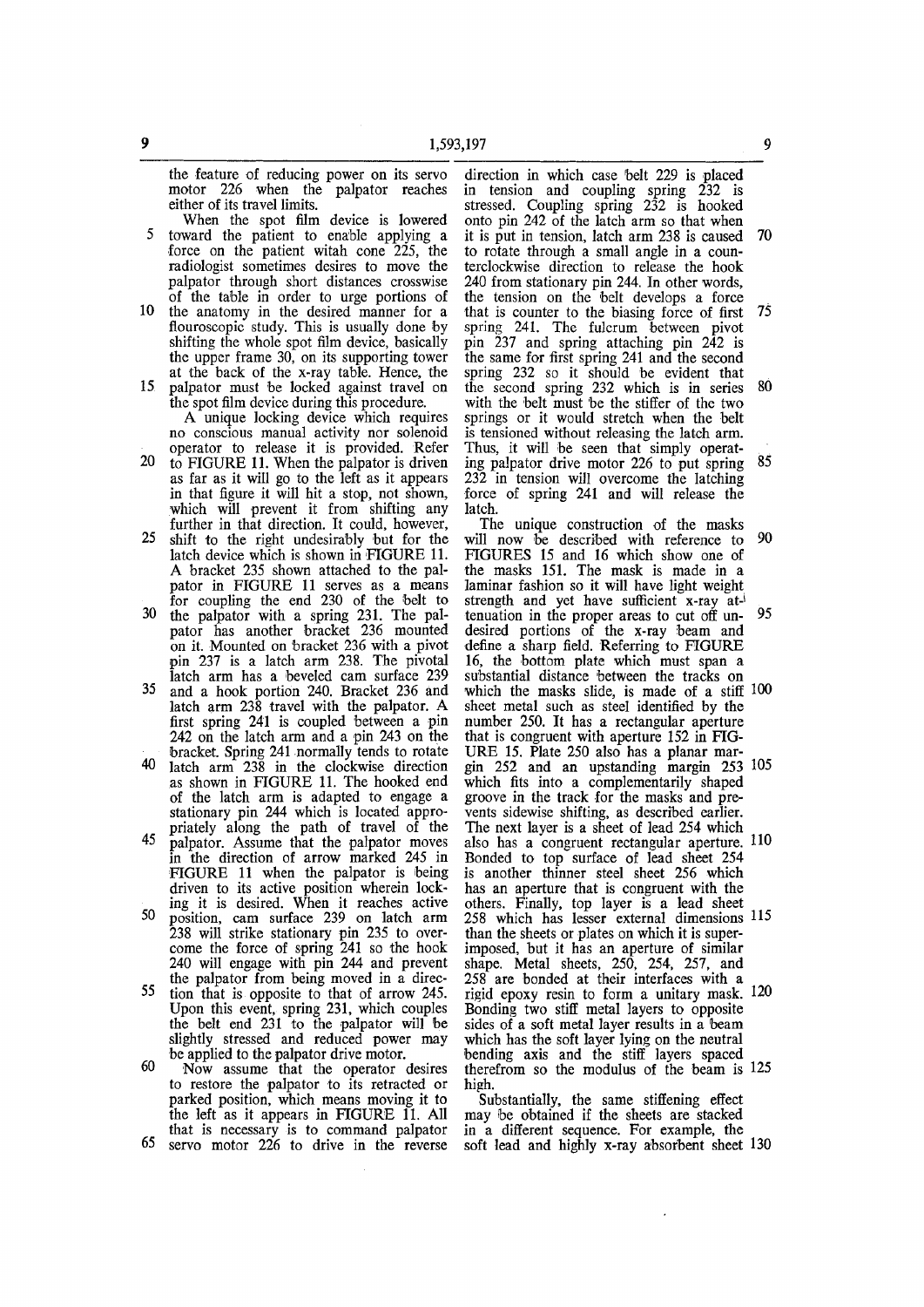254 could be bonded to the bottom of steel sheet 250 and steel sheet 256 could be bonded to the bottom of it while narrower lead sheet 258 could be bonded to its top-5 sheet 252.

Note that the width of the sheets or plates comprising the mask become narrower progressing upwardly. The wide lead sheet 254 intercepts most of the stray radiation

- 10 lying outside of the collimated beam which comes up from the x-ray source. The next steel sheet layer 256 is narrower since it is employed primarily for stiffening the mask in its central section where the lead
- 15 sheet needs it most to avoid sagging. The margin of the top lead sheet 258 is quite narrow and only has sufficient width for intercepting any radiation that might result from inaccuracy in the setting of the shut-
- 20 ters of the collimator, not shown, which is associated with the x-ray source in the table body.

As mentioned earlier, the spot film device is designed for permitting loading and 25 unloading of a cassette from the front or from the rear. A safety feature for rear loading will now be described in reference to FIGURES 2 and 3. FIGURE 2 shows

- a plan view of the spot film device 24 with 30 the flouroscopic device 20 removed. Ordinarily, the flouroscopic device is coupled to an apertured plate 265. This view also shows the handle 266 which may be used the radiologist to cause the spot film device
- <sup>35</sup> to be driven lengthwise of the x-ray table body. Another handle 267 is provided for manipulating the spot film device as required . when the x-ray table is tilted to place the patient in an upright position.
- $40$  In FIGURE 2, the opening for inserting and withdrawing a cassette from the rear of the spot film device is marked 268. The opening must be entered to actuate an operating lever for lifting the cassette out
- 45 of the tray. This is a simple lever which is shown in FIGURE 8, where it is marked 269. It has a flat extension 270 which causes the cassette to be lifted when a handle is grasped for pivoting the lever. Also shown in
- 50 FIGURE 8 is a detent device 272 which holds the cassette in place. The detent has a plunger 273 acted on by a spring 274 which is captured by a cap  $275$ . The tip 276 of the plunger 273 is beveled as a
- 55 two sided wedge so that when a cassette frame is pushed into cassette tray 95, the beveled tip will recede and then pass over the cassette to secure it in place under the influence of spring 274. A sufficient up-
- 60 ward force on the cassette developed manually with liftins lever 169 will overcome the force of spring 2774 and allow the cassette to be removed.

Referring to FIGURE 2, one may see 65 that the opening 268 has tape switches

277 and  $277<sup>1</sup>$  at its margins. One of the tape switches is shown in section in FIG-URE 3. It comprises a flexible rubber cover' 278<sup>1</sup> which supports a strip 280 of a conductive material such as spring brass which 70 has a concave cross section. The metal strip 280 constitutes an electric contact. There is another metal strip 280<sup>1</sup> mounted on rubber 282 which serves as another contact. Normally, metal contact strips 280 and 75  $280<sup>1</sup>$  are electrically isolated by thin insulator strips 281 and  $281<sup>1</sup>$  and by an air space 283. A thick sponge strip 283 supports the tape switch. The sponge affords further resilience. When a force is applied to rub- 80 ber cover 278, such as when an operator's hand is inserted through the cassette opening or hatch 268, the cover deforms and causes metal strip 280 to make electric  $\frac{1}{280}$  contact with metal strip  $280^1$ . By closing  $85$ a circuit in this manner, a relay device, not shown, may be operated to cause driving circuits to all motors to be opened so that no mechanism can be moved or operated when a hand is in contact with 90 an edge of the cassette opening.

FIGURE 17, comprised of parts 17A— 17E, shows various ways in which the film cassette may be shifted relative to the masks to expose different areas of the film and 95 to make exposures of different sizes.

In FIGURES 17A and 17B, the mask is advanced the same radiographic position for exposing the rear and front halves of the film. The film is outlined in dashed 100 lines marked 285. In FIGURE 17A, the film projects forwardly of the mask aperture so that the rear half of the film can be exposed. In FIGURE 17B, the film is shifted rearwardly for exposure of its 105 front half. The two exposures are made by positioning the main carriage forwardly and then taking a step rearwardly.

FIGURE 17C and 17D show how two lengthwise halves of the film may be  $ex-110$ posed sequentially by exposing the rieht half as in 17C and then shifting the film by moving the inner cassette to expose the left half as in FIGURE 17D.

In FIGURE 17E, the masks shown in 115 17B and 17D are superimposed so that their rectangular apertures are cross wise and in the example which is shown in 17E, the film is positioned for exposing the upper left quadrant or corner area. As is well 120 known, the film may be shifted three more times to expose its remaining three quartersections.

For flouroscopy, the masks are retracted from the x-ray 'beam but the independently 125 movable grid 154 may or may not be inserted in the beam.

A block diagram of the servo system for positioning the main carriage 38 is shown in FIGURE 18. A similar system is used 130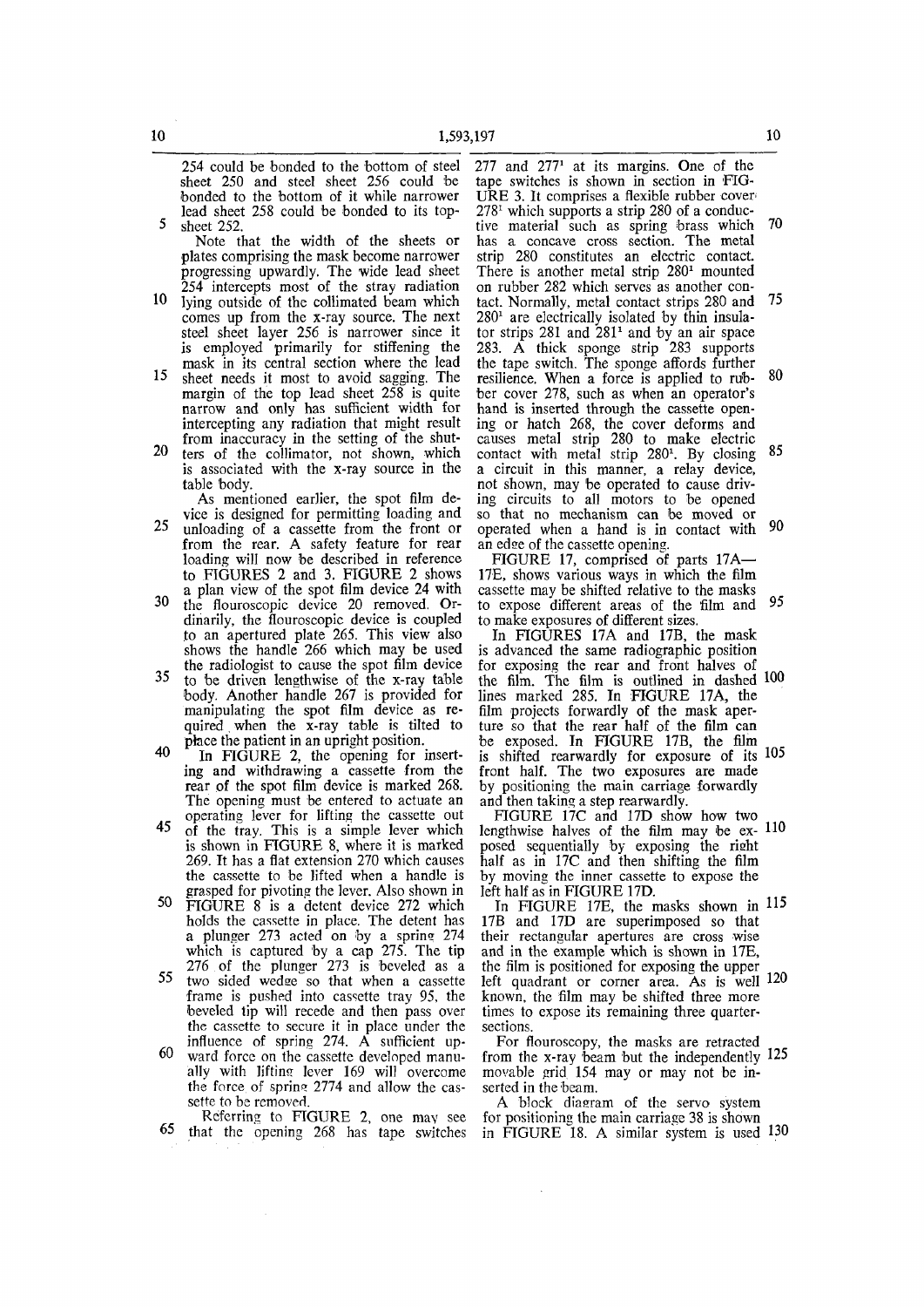- for driving the inner carriage 42. In FIG-URE 18, the main carriage motor is marked 55 and the potentiometer for sensing the position of the carriage is marked 66, con-5 sistent with their markings in FIGURE 4. Motor 55 is driven from the output of a
- power amplifier 300 which is supplied from an operational amplifier 301. An input to the amplifier 301 connects to a summing 10 junction 302. A signal indicative of the in-
- stantaneous position of carriage 38 is supplied to junction 302 from the output of a differential amplifier 303. The signal corresponding with carriage position is supplied
- 15 to amplifier 303 from position sensing potentiometer 66.

Any desired position of the carriage is obtainable by grounding one of several input terminals such as 304 and 305. A

- 20 different signal is supplied to summing junction 302 for each carriage position de-' sired. A potentiometer 306 is used to develop a signal that corresponds with one desired position of the carriage, for in-
- 25 stance, its most advanced position. The wiper of potentiometer 306 is connected through a resistor 307 to field effect transistor 308. The output of transistor 308 connects to summing junction 302. When
- 30 gate 309 is grounded, a signal corresponding with the desired position is delivered to junction 302 and the carriage is moved until the signal from position sensing potentiometer 66 balances it and motor 55 stops
- 35 driving. Another typical position is the parked position of the carriage which is obtained by grounding input terminal 305. It similarly turns on a field effect transistor 310 which conducts a corresponding posi-
- 40 tion signal from a potentiometer 311 which has a resistor 312 between its wiper and the transistor.

A control circuit, typical of that used for the motors that drive the masks 147

45 and 151 and the grid 154 is shown in FIG-URE 19. One of the mask drive motors 175 is used for an example. Motor 175 is a reversible d-c motor. It is mechanically coupled to mask 15 as symbolized by the 50 dashed line 320.

The control circuit comprises a relay coil K1 connected between a d-c source terminal V and ground G. The coil has a switch SW3 in series with it. As shown in FIGURE

- 55 19, when switch SW3 is open, the mask 151 is driven to its parked position. When the switch is closed, the mask is driven to radiographic position. Relay K1 controls contacts K1A, K1B, K2A and K2B. The
- €0 state of the contacts as shown in FIGURE 19 corresponds with the mask being in parked position. If switch SW3 is now closed, coil K1 is energized and contacts K1A and K1B open. K2A and K2B close.

•65 This provides a circuit for driving motor

175 in one direction. Current flow under these conditions is from terminal V through a series circuit in the sequence of contact K2A, diode Dl, limit switch SW2, motor 175, and contact K2B to ground G. When 70 the mask reaches radiographic position, it operates a plunger in the limit switch assembly 186 in FIGURE 10, which plunger is marked 321 in FIGURE 19. Actuation of plunger 321 results in limit switch SW2 75 opening to de-energize the motor. However, since contact K2A has remained closed, a resistor R1 is connected in series with motor 175 for reducing its power as compared with the power applied to the motor before 80 plunger 321 is struck. Thus, when mask 151 stops in its final position against stop 189, reduced power is maintained on the motor.

Motor 175 is caused to drive mask 151 85 to parked position by opening switch SW3. The contacts then assume the states in which they are shown in FIGURE 19. In this case, current flows from supply terminal V through contact 1A, motor 175, 90 diode D2, limit switch SW1 and contact K1B to ground. This direction of current flow results in motor 175 operating in the reverse from the preceding example. When the mask reaches parked position it strikes 95 a plunger 322 before hitting stop 198 and limit switch SW1 opens. Since contacts K1A and K1B remain closed, reduced power is again applied to motor 175 by reasons of resistor R1 being in series with 100 it between terminal V and ground.

Attention is drawn to our co-pending patent application No. 45714/77 (Serial No. 1,593,196) out of which the present application is divided. 105

WHAT WE CLAIM IS:-

1. For use with a diagnostic  $x$ -ray table including a table body, an x-ray source in the body and a table top for supporting an 110 examination subject in the path of an x-ray beam from the source, a spot film device adapted to be located on a side of the table top remote from the source, said spot film device comprising: 115

support means for extending crosswise of said table top,

carriage means mounted for translating on said support means between an inactive position and a radiographic position, 120

means on said carriage means for holding a cassette,

a generally planar first x-ray grid means mounted to said carriage means for being interposed between said x-ray source and 125 a cassette when said carriage means is advanced to the radiographic position,

a second x-ray grid means mounted on movement on said support means between a retracted position and an advanced position 130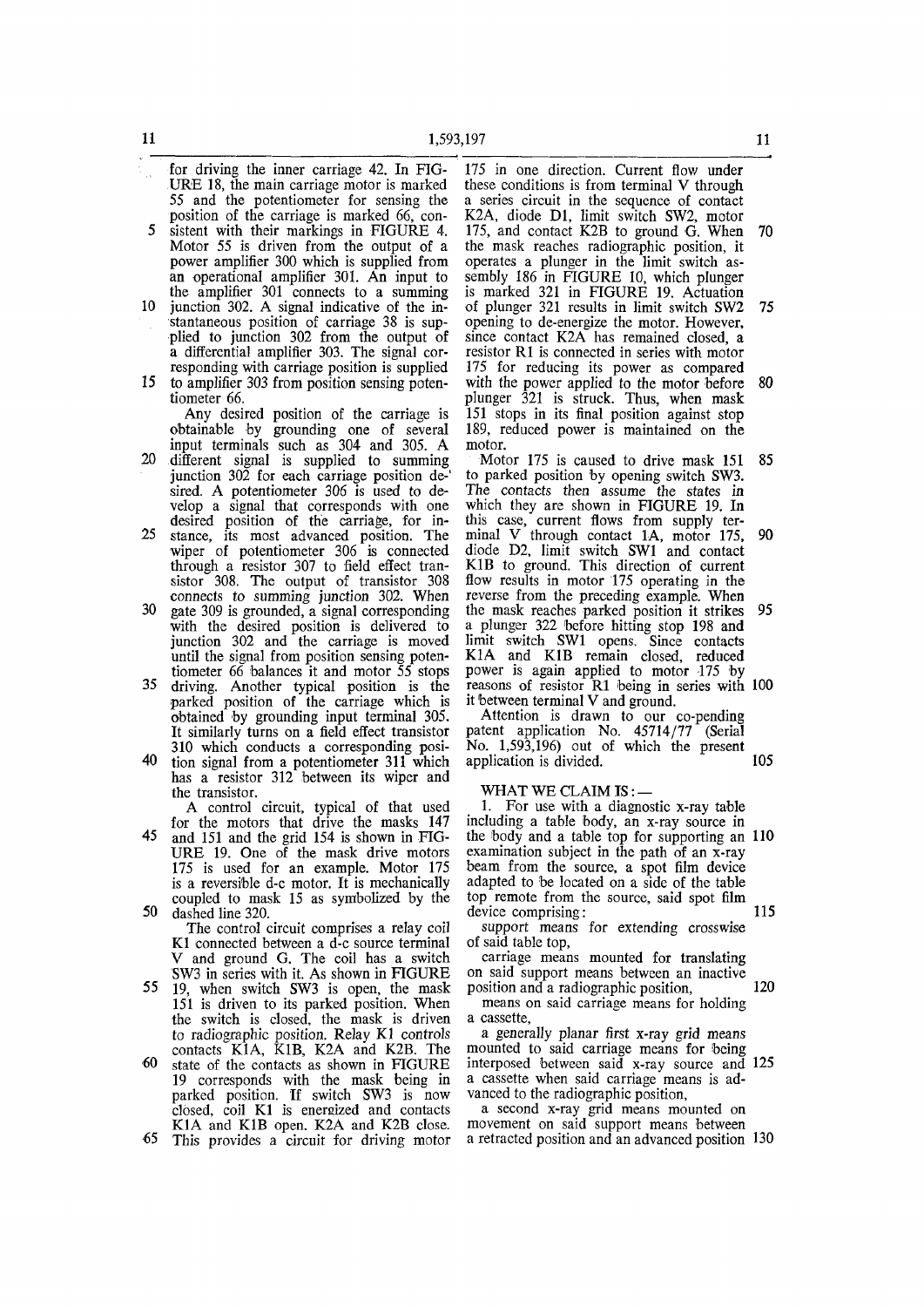where said second grid means may be used alone for flouroscopy or jointly with said first grid means for radiography,

means for accomodating a flouroscopic 5 device in alignment with the path of said beam from said x-ray source, and

means including reversible motor means and means operatively coupling said motor means to said second grid means for selec-

- 10 tively advancing said second grid means alone to perform flouroscopy or jointly with said carriage and said first grid means to perform radiography or alternatively maintaining said second grid means and car-
- 15 riage in the retracted position to permit flouroscopy without any grid means in said x-ray beam path,
	- drive pulley means driven by said reversible motor means,
- 20 idler means spaced from said drive pulley means,
	- stop means for limiting travel of said second grid means,

said means for coupling said motor means

to said second grid means comprising belt 25 means running on said idler and drive pulley means, said belt means having opposite end portions connected to said second grid means and said belt means having an elastic characteristic for enabling said belt means 30 to yield and absorb shock and allow overtravel by said motor means when said second grid means is stopped abruptly by said stop means, and

means responding to said second grid 35 means reaching a position near said stop means by reducing the electric power supplied to said motor means and by maintaining said reduced power for holding said grid means against said stop means. 40

2. A device as claimed in claim 1, wherein spring means are interposed 'between each of said opposite ends of said belt means and said second grid means for obtaining said elastic characteristic. 45

> J. A. BLEACH, Agent for the Applicants.

Printed for Her Majesty's Stationery Office by Burgess & Son (Abingdon), Ltd.-1981. Published at The Patent Office, 25 Southampton Buildings, London, WC2A 1AY from which copies may be obtained.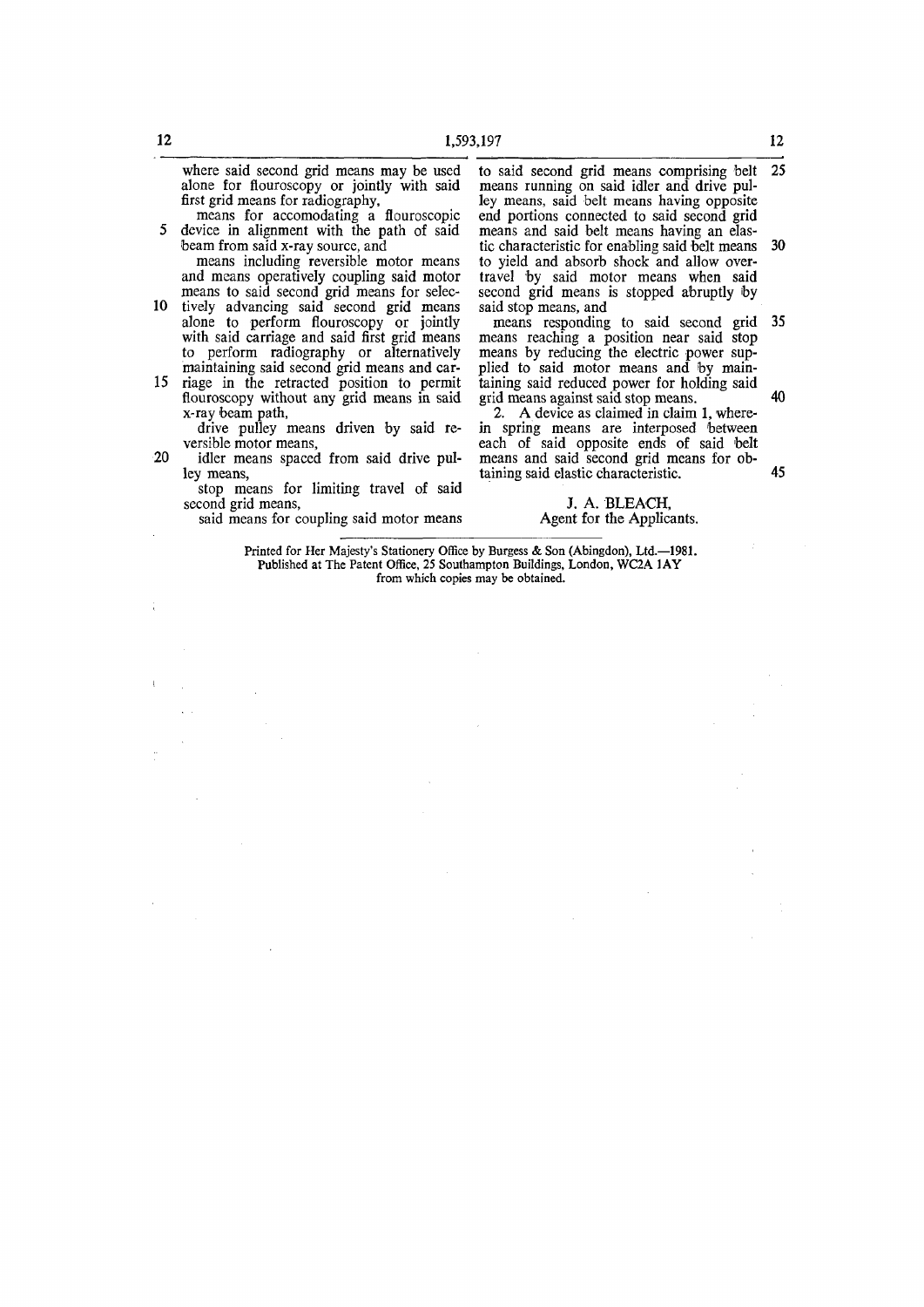## 6 SHEETS

This drawing is a reproduction of<br>the Original on a reduced scale Sheet 1

 $\mathcal{A}^{\mathcal{A}}$ 

 $\overline{a}$ 

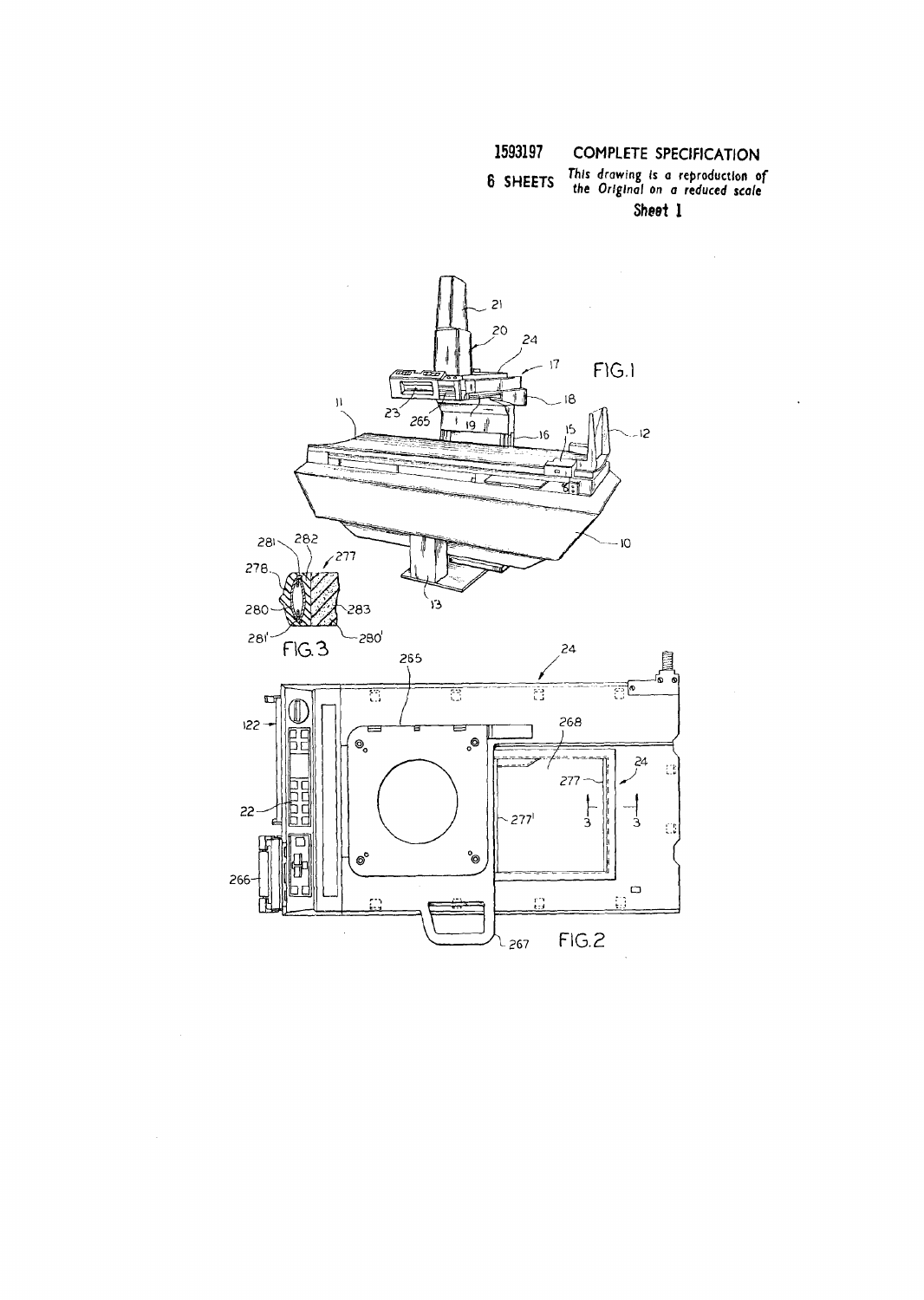### This drawing is a reproduction of<br>the Original on a reduced scale 6 SHEETS Sheet 2

 $\ddot{\phantom{a}}$ 

 $\ddot{\mathbf{e}}$ 77  $\bar{a}$  $\overline{3}$ čć  $\tilde{\sigma}$ ğΟ 68  $\overline{a}$ 86  $-134$  FIG.7 76  $61,69.67$ ف g \$Ş 6  $136$ 19 FIG.4 **O** 36 స్ల 38  $\frac{4}{4}$ 57 i35 ے  $\leq 951$ 54 o<br>O άć \$  $\frac{1}{2}$  $\frac{1}{3}$ ζŗ,  $\mathfrak{A}$  $\vec{r}$ ЪĆ. ്റ് g 8 e, සි FIG.5 Ŋ  $\frac{6}{9}$ đ ু∕ .<br>Y ğ, ù. 54  $\bar{\mathsf{Q}}$ ιō3.  $32$ 47 FIG.6  $\tilde{c}$ **TO**<br>H  $\frac{1}{2}$  $\alpha$  $\mathcal{S}$  $\tilde{c}$ Ñ  $\frac{2}{3}$ IJ  $\perp$ – اپو

 $\mathcal{A}^{\text{out}}$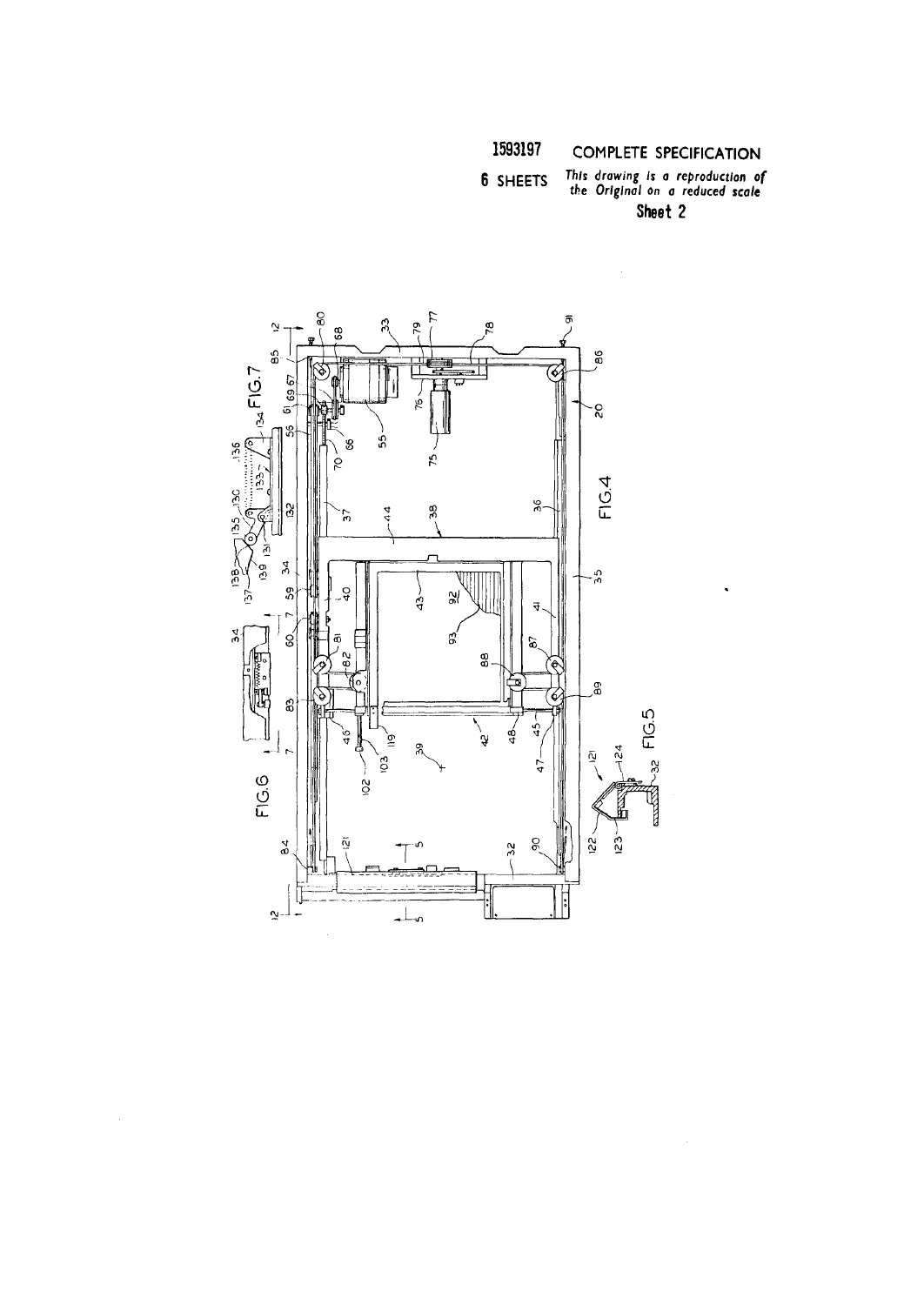*g is a rep al on a. re*  6 SHEETS *This drawing is a reproduction of*<br>the Original on a reduced scale

Sheet 3

 $\bar{\gamma}$ 



**FIG. 8**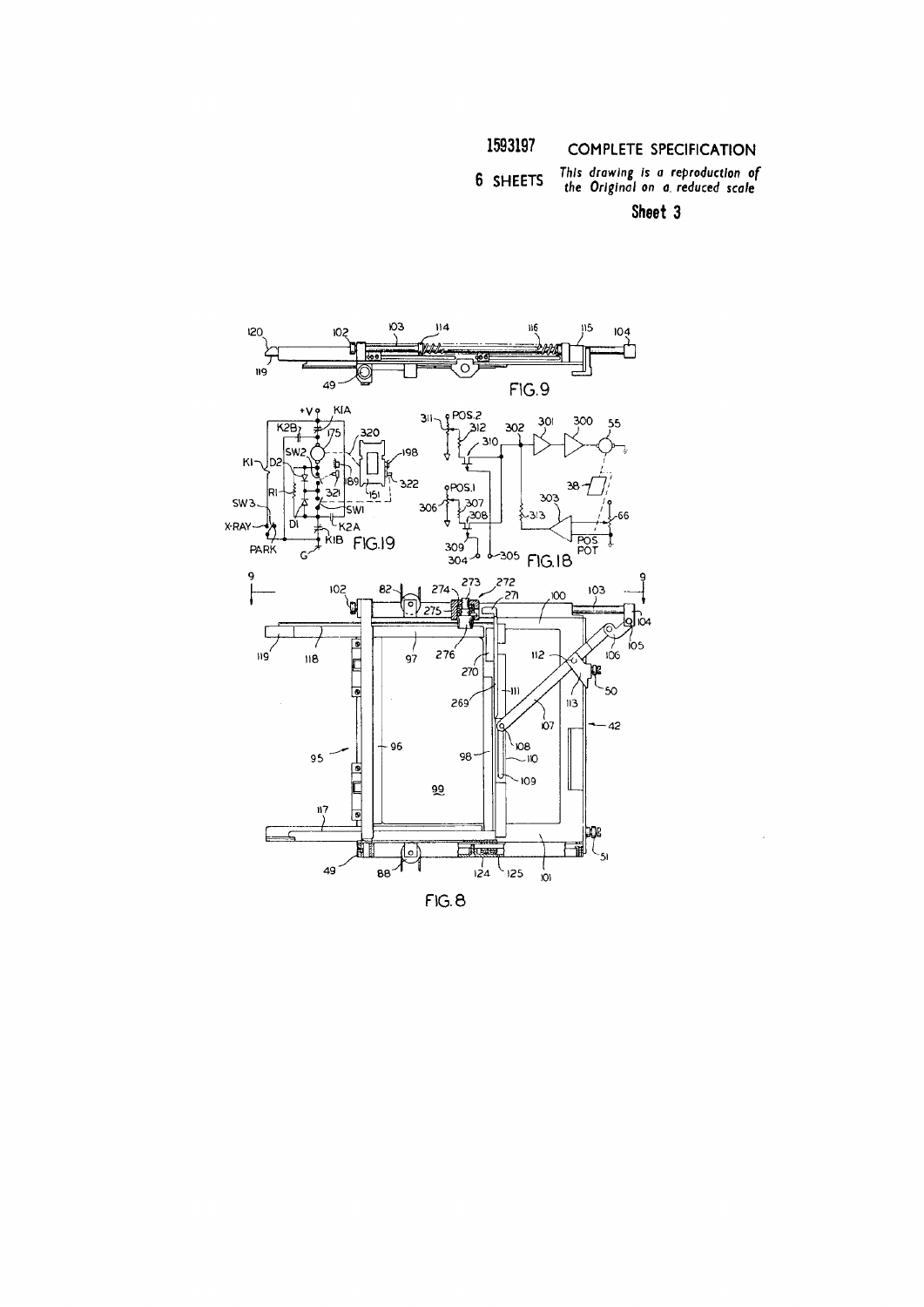### This drawing is a reproduction of<br>the Original on a reduced scale 6 SHEETS Sheet 4

 $\tilde{\vec{z}}$ 



 $\bar{\mathcal{A}}$ 

 $\bar{\tau}$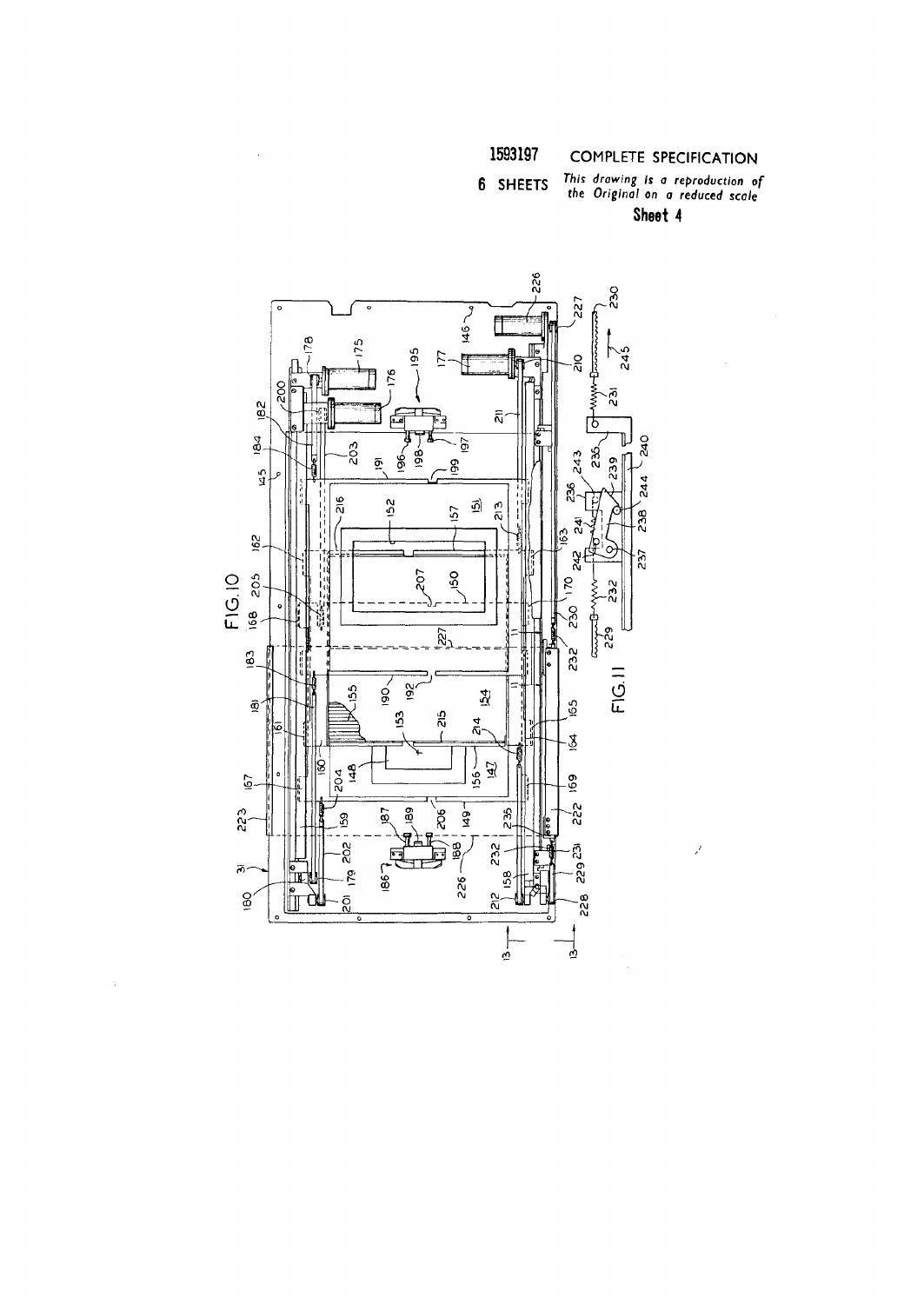This drawing is a reproduction of<br>the Original on a reduced scale 6 SHEETS Sheet 5







FIG.13

 $\hat{\boldsymbol{\beta}}$